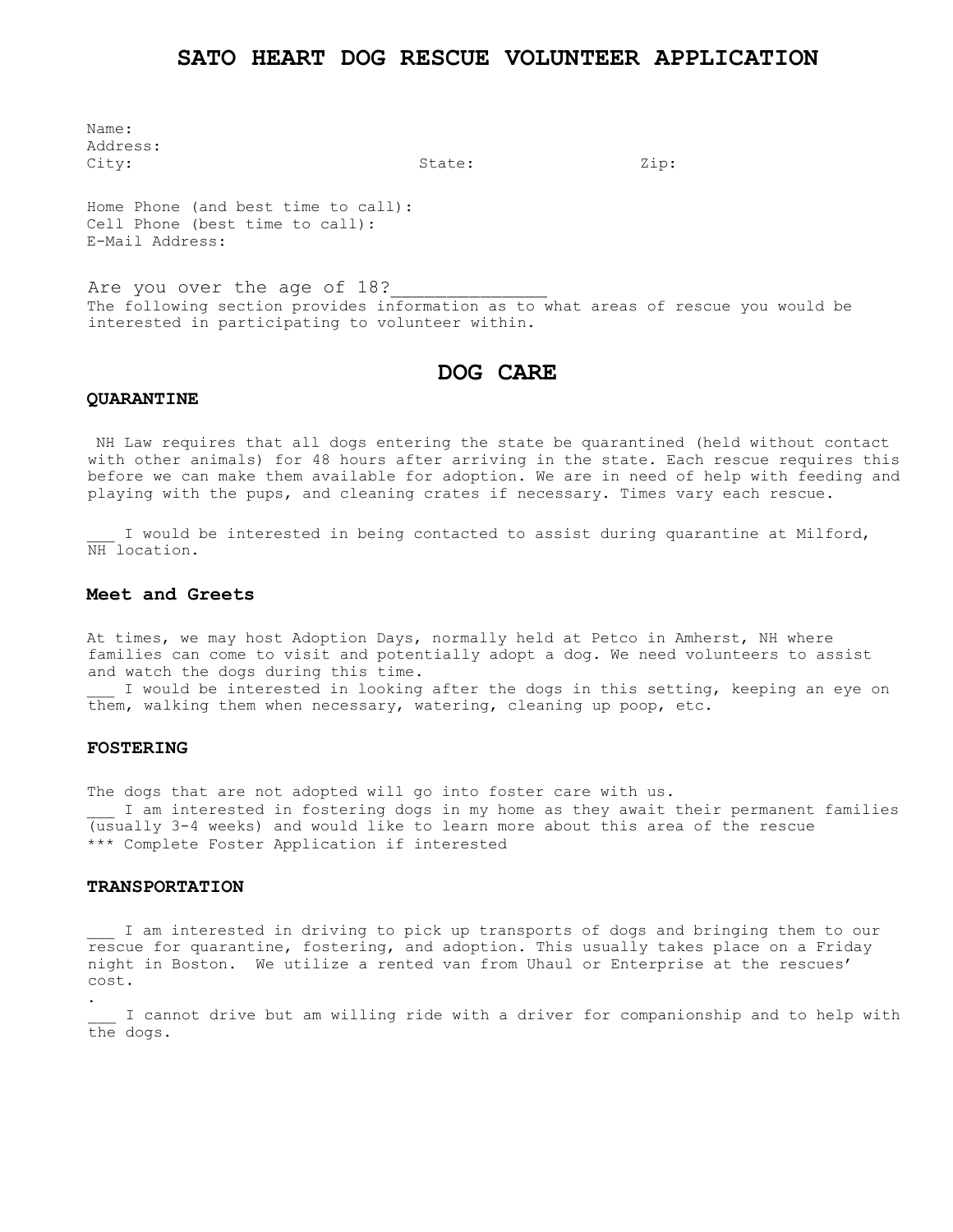## **ADOPTIONS**

\_\_\_\_ I would be interested in helping the Director of Adoptions by working with prospective families. In this role, volunteers should have strong communication skills as it requires ongoing email and phone contact with those looking to adopt from our rescue.

I would be interested in conducting "post adoption" contact with families to check in on dogs adopted in recent weeks/months. This can be handled via phone and/or email depending on the volunteer's desire.

## **MARKETING & ADVERTISING**

I am interested in volunteering for a few hours at events the rescue may attend (fairs, etc).

I am interested in helping with any public relations materials to be printed such as brochures, fliers, business cards, etc…

I am interested in local advertising to include contacting local papers, placing flyers/brochures at Vets and Pet Food Stores, etc. and being creative in our marketing and advertising strategy.

The tasks listed above are areas we need help in, but there is always more. Do you have a talent or area of interest that you feel would be beneficial to the rescue or any ideas and/or suggestions? Please let us know.

\_\_\_\_\_\_\_\_\_\_\_\_\_\_\_\_\_\_\_\_\_\_\_\_\_\_\_\_\_\_\_\_\_\_\_\_\_\_\_\_\_\_\_\_\_\_\_\_\_\_\_\_\_\_\_\_\_\_\_\_\_\_\_\_\_\_\_\_\_\_\_\_\_\_\_\_\_\_\_\_\_\_\_\_ \_\_\_\_\_\_\_\_\_\_\_\_\_\_\_\_\_\_\_\_\_\_\_\_\_\_\_\_\_\_\_\_\_\_\_\_\_\_\_\_\_\_\_\_\_\_\_\_\_\_\_\_\_\_\_\_\_\_\_\_\_\_\_\_\_\_\_\_\_\_\_\_\_\_\_\_\_\_\_\_\_\_\_

Please email your Volunteer Application back to satoheartvolunteers@gmail.com.

\_\_\_\_\_\_\_\_\_\_\_\_\_\_\_\_\_\_\_\_\_\_\_\_\_\_\_\_\_\_\_\_\_\_\_\_\_\_

# **VOLUNTEER RELEASE OF LIABILITY, WAIVER OF CLAIMS, ASSUMPTION OF RISK INFORMED CONSENT, RISK ACKNOWLEDGMENT AND INDEMNITY AGREEMENT**

# PLEASE READ CAREFULLY

Volunteer Understands That by Signing this Agreement Volunteer is Waiving Certain Legal Rights, Including the Right to Sue Volunteer Personal Information:

| Name    |       |
|---------|-------|
| Address |       |
| Phone   | Email |
| Address |       |

This Volunteer Release of Liability, Waiver of Claims, Assumption of Risk Informed Consent, Risk Acknowledgment and Indemnity Agreement made this \_\_\_\_\_\_\_day of \_\_\_\_\_\_\_\_\_\_\_\_, 20\_\_\_\_, by and between **Sato Heart Dog Rescue** Hereinafter referred to as **Sato Heart**, provides that I,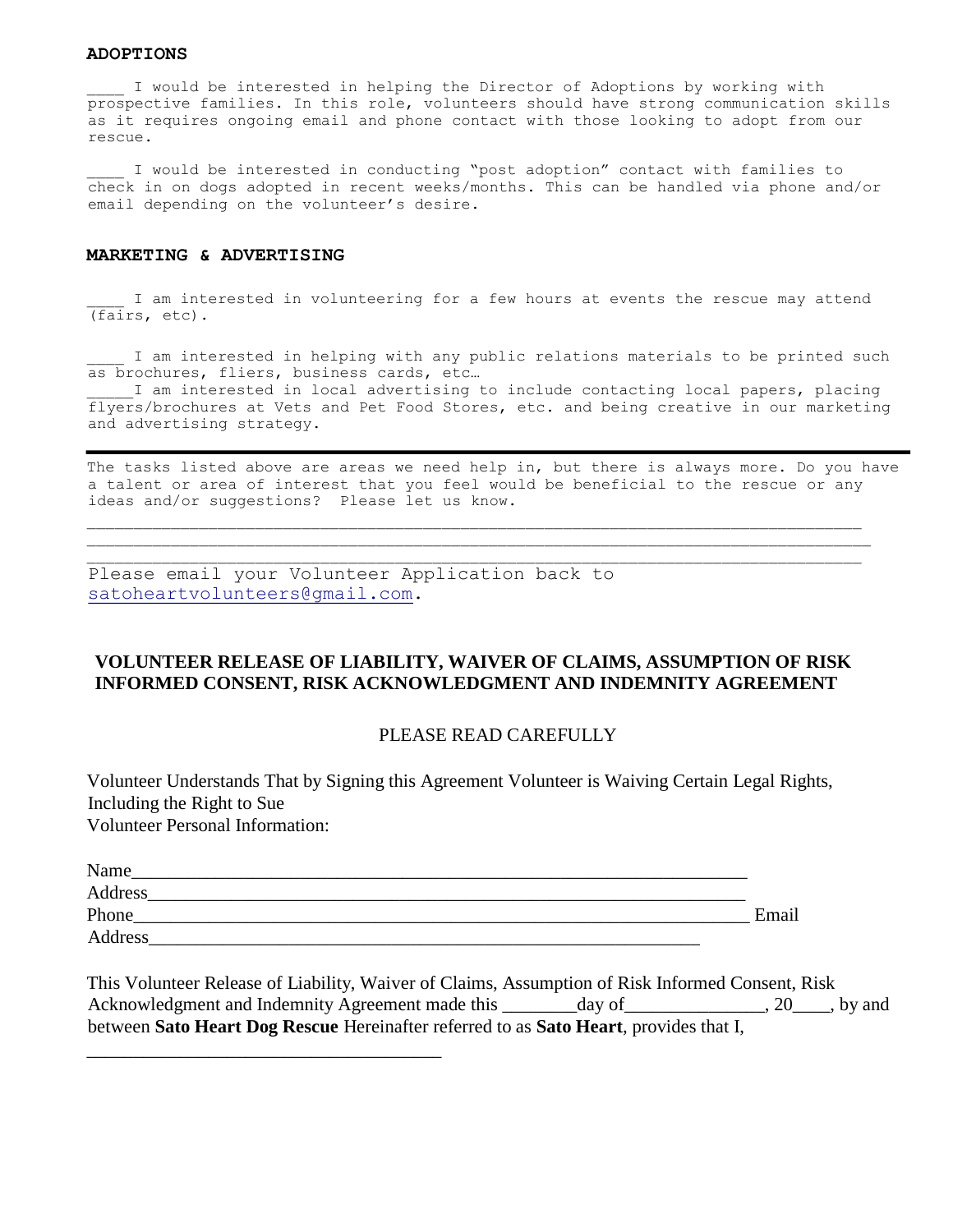In consideration for receiving permission to volunteer my services in an effort to increase the welfare and likelihood of permanent placement for sato dogs needing adoption, release, waive, discharge, and covenant not to sue **Sato Heart** including, but not limited to, its Board of Directors, Officers, servants, agents and volunteers (hereinafter referred to as "Releases") from any and all liability claims, demands, actions and causes of action whatsoever arising out of or related to any loss, damage, or injury, including death, that may be sustained by my, or to any property belonging to me, whether caused by the negligence of the Releases or otherwise, while participating in such activity, or while in, on, or upon the premises where the activity is being conducted.

I am fully aware of any risks or hazards connected with any activity, and I elect to voluntarily participate in the activity, and to engage in such activity knowing that the activity may be hazardous to my property and to me. I further understand that there are inherent risks in working with dogs, including, but not limited to, bites, scratches, accidents, (e.g., being dragged or knocked down, tripping over a leash,) potential transmission of zoo noses, (e.g., salmonella, campylobacter), infection (e.g., staphylococcus), dermatomes, (e.g., sarcastic mange), internal, (e.g. worms) or external (e.g. fleas, ticks) parasites of other diseases, transmission of which may be aerosol, through direct contact with a dog, its bodily fluids, feces, bedding, etc., the consequences of which, to me, may range for mild to severe. Sato Heart provides immediate, ongoing, and complete veterinary care for its dogs, including vaccinations, treatment for zoo noses, including dermatomes and parasites, and does its best to evaluate both dogs and volunteers, matching them according to the dogs' requirements and volunteers' abilities. However, it must be recognized that a dog's entire stay with Sato Heart is an ongoing evaluation process. It must also be recognized that dogs are living creatures, and may exhibit a variety of behaviors at different times in the same of different circumstances.

I hereby state that the foregoing has been clearly explained to me, I've been encouraged to ask questions and have received the answers to those questions. I will continue to ask questions and receive instruction throughout my tenure as a volunteer. In consideration for receiving permission to volunteer my services in an effort to increase the welfare and likelihood of permanent placement for Sato Heart dogs needing adoption, I expressly state, understand, and agree that I assume all risk arising from any and all activities and inter-actions with or on behalf of Sato Heard and/or all dogs in, entering into, or leaving its care and or custody.

I voluntarily assume full responsibility for any risks of loss, property damage or personal injury, whether physical or emotional, including death, that may be sustained by me, or any loss of damage to property owned by me, as a result of being engaged in such an activity, whether caused by the negligence of the Releases or otherwise. I understand that Sato Heart makes no representations or warranties, express or implied, regarding any of the dogs with which I may work or otherwise come into contact. I understand that I may make no representations or warranties, express or implied, on neither behalf of Sato Heart nor contract or otherwise bind Sato Heart. Should I do so, I understand that I will be personally liable for any claims or damages arising from same, and restate my intention to hold Released harmless and indemnify them from any such claims or damages.

I further agree to indemnify and hold harmless the Releases form any loss, liability, damage, or costs including court costs and attorneys fees, that they may incur due to my participation in the activity, whether caused by negligence of the Releases or otherwise.